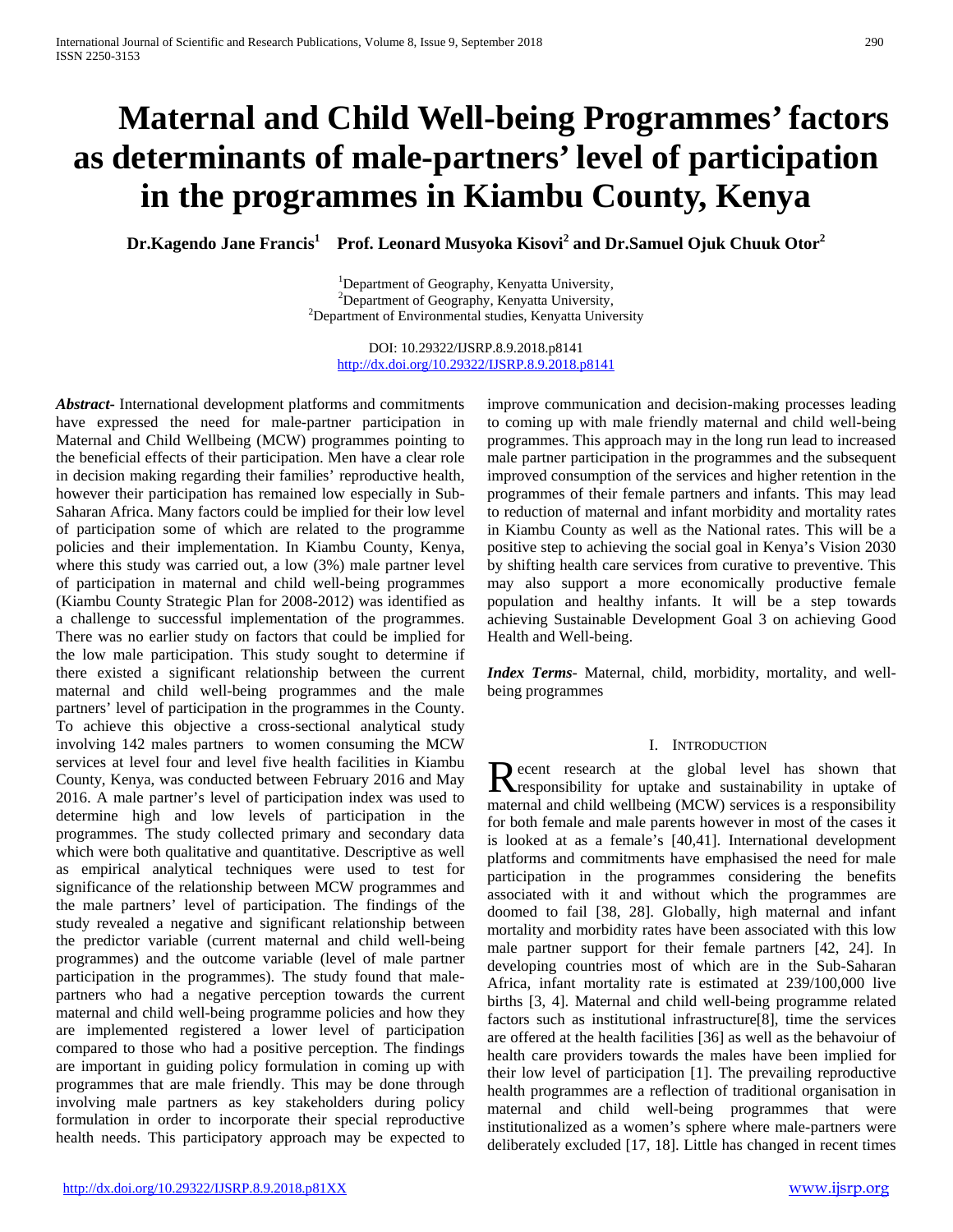to accommodative men in terms of infrastructure, service delivery hours and accommodation of male special needs among others [5, 16]. Inadequate infrastructure at the health facilities discourages male partners who are unable to complete with their female partners and the infants for the available space [11, 19]. Men only clinics or men only times at the health facilities may help to reduce this congestion and as well as reduce time spent in seeking the services [10, 20]. Physical layout within which the services are offered such as inadequate sitting space and sitting arrangements discouraged male participation [12, 9]. Long waiting hours and service hours conflicted with male partners' income generating activities [27, 7]. Family oriented approaches to maternal and child health programmes may improve male partners' level of participation [33, 35]. Distrust in confidentiality of the health care providers during VCT also discouraged male-partner participation [22, 37]. Health care provider attitudes towards male partners who accompanied their female partners to the health facilities discouraged them from attending the services with their partners [13, 15]. Limited reproductive health service choices for men such as contraceptives, clinic service delivery hours and health facility attendance hours within the maternal and antenatal clinics was intimidating and unsupportive of the male's participation [6, 14]. Men's stoic nature is also a drawback to male partner participation in VCT because they deemed themselves healthy and in control of their health a factor that conflicted with the requirement that they seek health care and especially with their female partners [34, 21]. Maternal mortality rate in Kenya is 362/100,000 live births [25,26],while the infant mortality rate is 52/1,000 live births [29] while 26 /1,000 infants suffer malnutrition [31,32].World Health Organisation [30 ] ranked Kenya in position  $39<sup>th</sup>$  in the less than five deaths at the global level [39]. Most of these high maternal and infant morbidity and mortality rates in Kenya have been associated with insufficient consumption of the MCW services due to low support accorded them by their male partners [2]. In Kiambu County where the study was carried out, like of parts of Kenya, registered a low (3%) male-partner participation in the M CW programmes. This had been identified by the County Health care management as a challenge to successful implementation of the programmes in Kiambu County [23]. There was no evidence of a study conducted to determine factors that could be implied for this low male participation. This would guide policy formulation and programme implementation to limit barriers and strengthen facilitators to male participation. The aim of this study was to

determine the effects of maternal and child wellbeing programme factors on male partners' level of participation in the programmes in Kiambu County.

## II. METHODOLOGY

The current study adopted a cross-sectional descriptive analytical design. The study was carried out in Kiambu County, Kenya. The study aimed at establishing existing relationships between the male-partner's level of participation in maternal and child well-being programmes and the effects of programme related factors. Kiambu County just like other Counties in Kenya register low level of male-partner participation in the programmes and this is considered as a challenge to successful implementation of the programmes. The study collected data on level of male-partner's participation in the programmes (dependent variable) and on the presumed predictor variables (the effects of the current maternal and child well-being programme policies and their implementation which were referred to as programmes related factors). The target population for the study were male-partners to female partners who were nursing babies aged five years and below and who were consuming the maternal and child wellbeing services at the health facilities in Kiambu County during the time of the study. Data were collected from one hundred and forty two respondents were introduced to the study by their female partners. The female partners had been selected systematically as they came to the health facilities with their infants to consume the services. Consenting female-partners were requested to introduce their male-partners, whose consent for inclusion into the study was also sought. Qualitative as well as quantitative data were collected for the study. The collected data were subjected to descriptive as well as empirical analysis to establish causal inferences about hypothesised relationships between dependent and independent variables. This helped in testing of the study hypothesis that*… there is no significant relationship between male-partners' level of participation in maternal and child wellbeing programme sin Kiambu County and the programme related factors*. The study helped to identify significant predictor variables that were implied for the low level of male-partners' participation in the programmes in the County.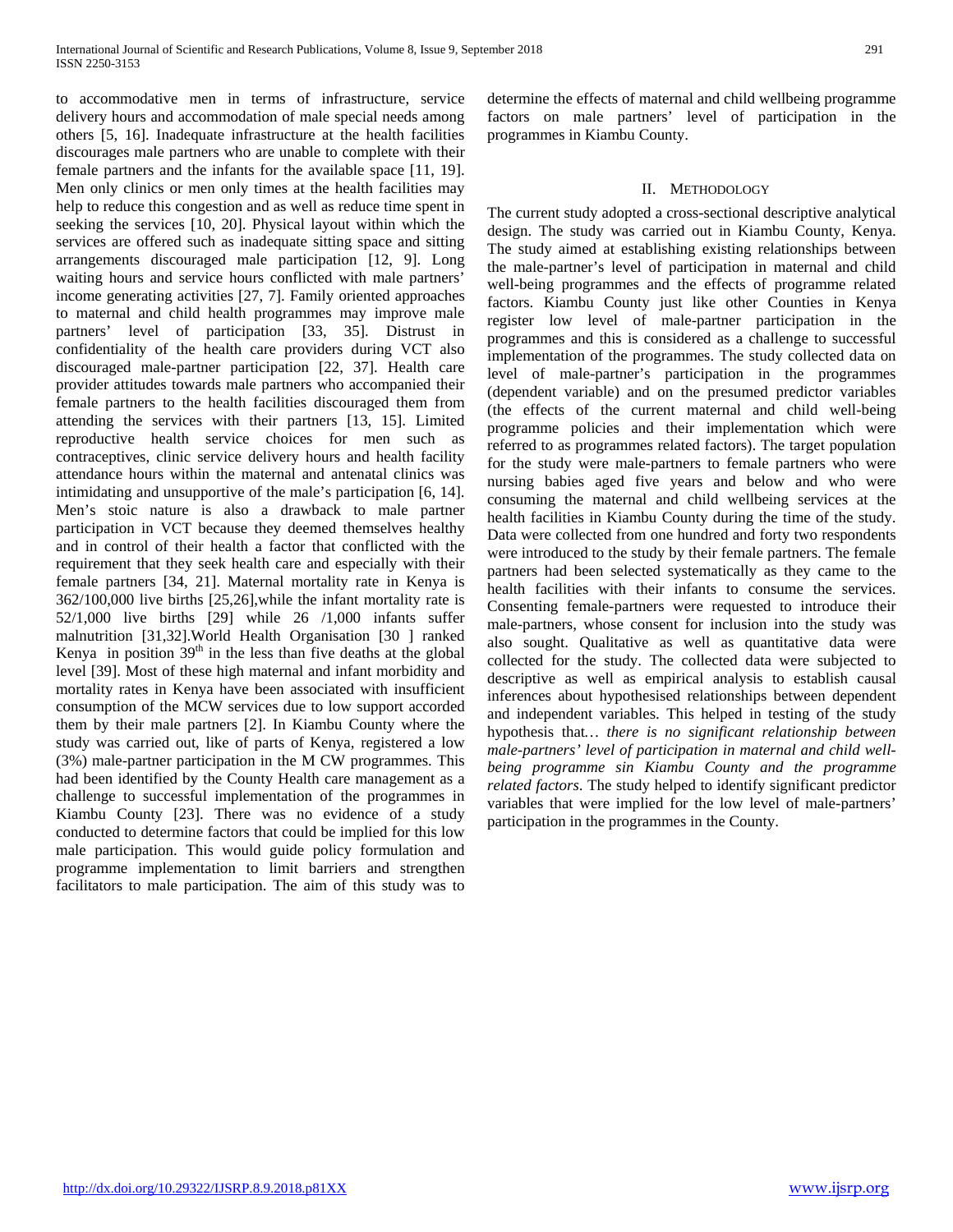International Journal of Scientific and Research Publications, Volume 8, Issue 9, September 2018 292 ISSN 2250-3153

Figure 1.Map of the study site on inset map of Kenya

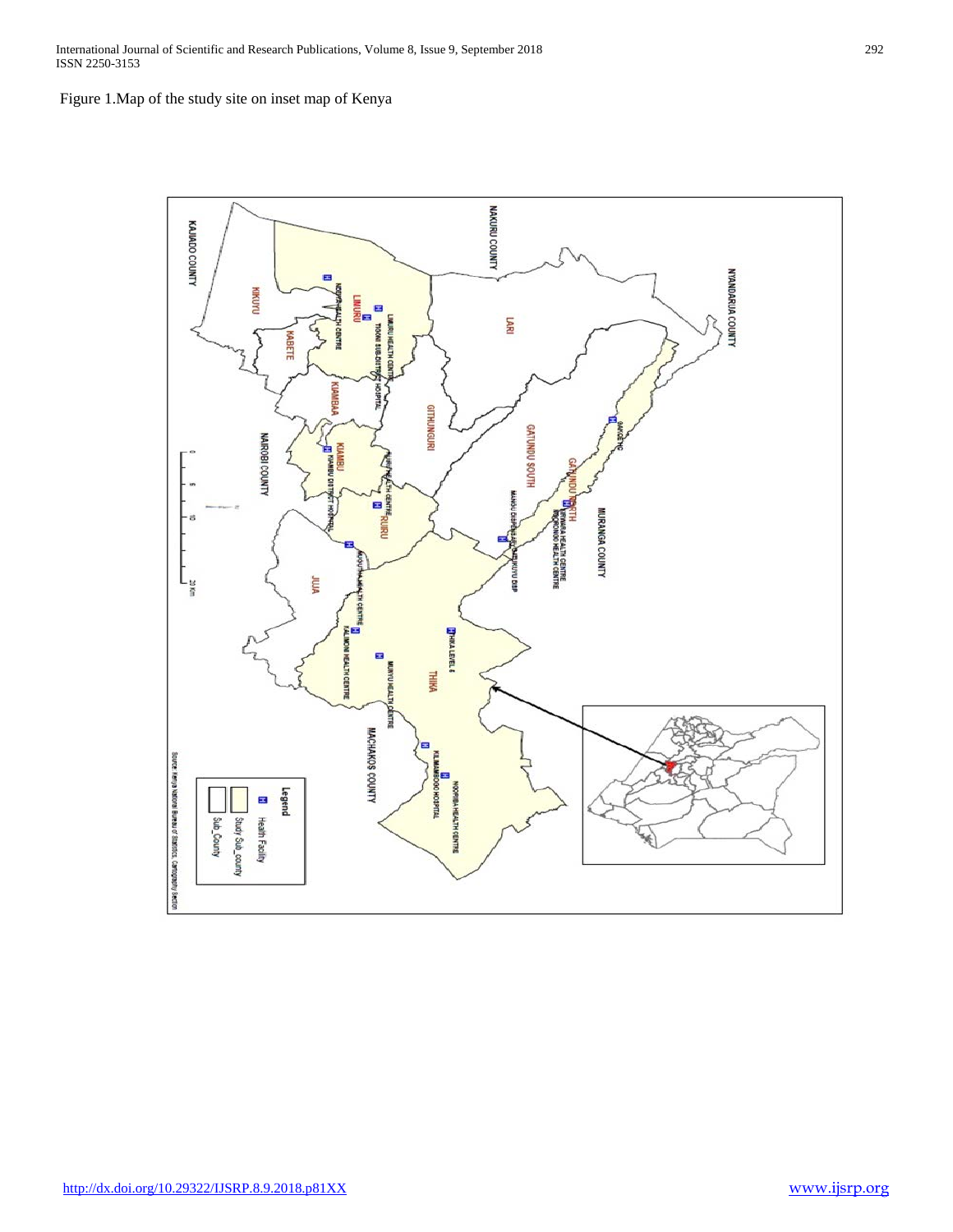



#### III. STUDY FINDINGS

 The study findings revealed that maternal and child wellbeing programme related factors in Kiambu County had significant negative impact on the male partners' level of participation in the programmes. For instance, Chi-square test as used to test for independence of the male partners' level of participation in the programme against the predictor variables and the following findings were registered; the effects of malepartners' perception towards provision of men only clinics revealed  $(\chi^2$  =90.54,df=1,p=0.000),effects of male perception that health care providers were not welcoming to the male partners at the health facilities  $(\chi^2 = 109.4, df=1, p=0.000)$ , effect of the perception that the programmes were designed for women and children only ( $\chi^2$ =38.55,df=1, 0.000), effects of perception that little has been done to welcome male-partners to the health facilities ( $\chi^2 = 22.34$ ,df=1,p=0.000),effect of perception that the programmes were not accommodative to male reproductive health needs ( $\chi^2$  = 40.901,df = 1,p=0.000),effect of perception that accompanying their female partner to the health facilities was consuming  $(\chi^2 = 74.22, df=1, p=0.000)$  and effects of the male perception that health facilities were inaccessible  $(\chi^2$ = 74.22,df=1,p=0.000).The Nagelkerke  $R^2$  model for current programme related factors obtained a value of 0.928, which meant that programmes related factors explained 92.8% of the variation in male partner's level of participation in the programmes in the County.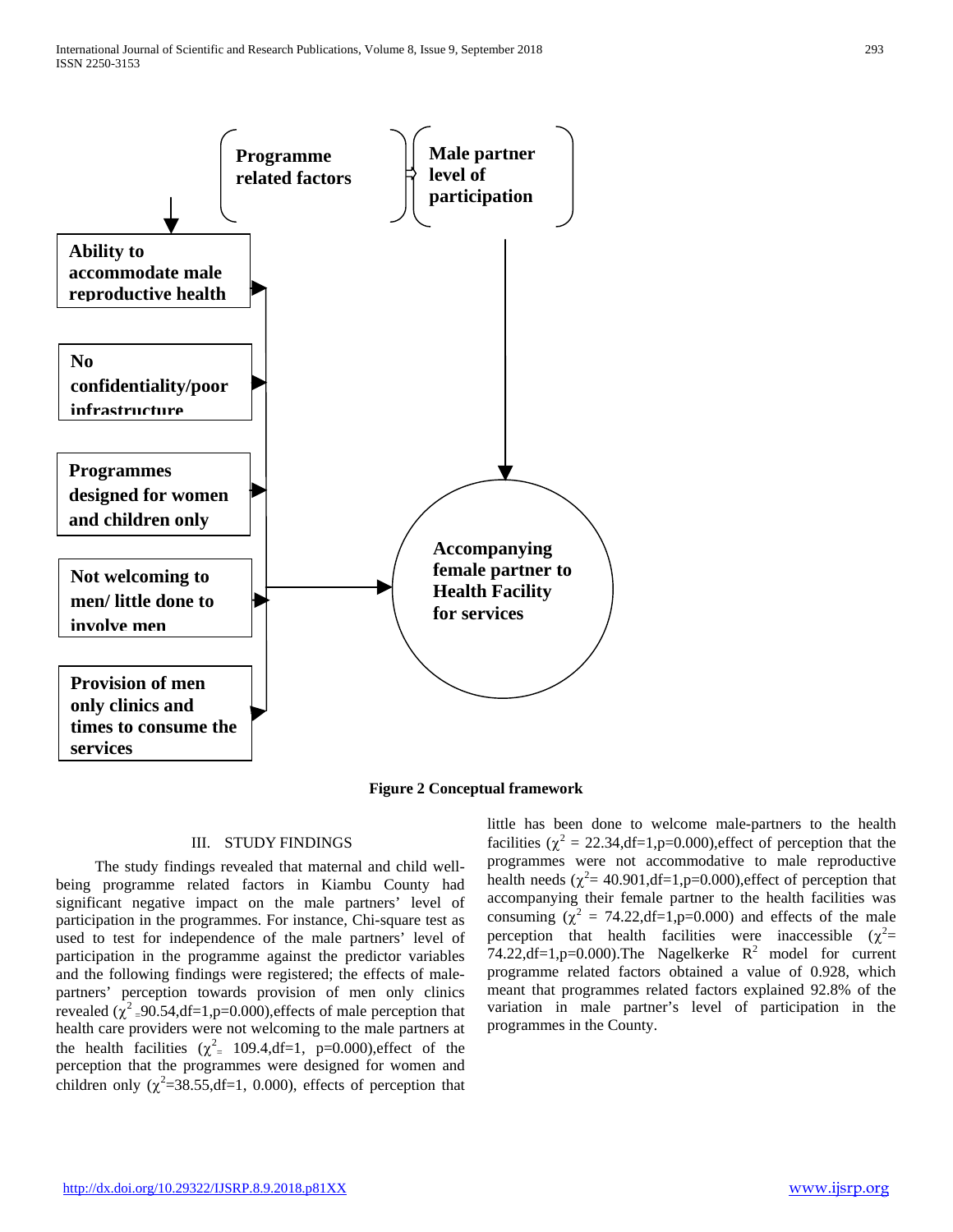#### **Table 1: Summary model for effects of current maternal and child well-being programme related factors in Kiambu County**

| Model Summary            |        |
|--------------------------|--------|
| -2 Log likelihood        | 21.535 |
| $\cos \&$ Snell R Square | 0.646  |
| Nagelkerke R Square      | 0.928  |

## Log**istic regression for effects of programme related factors on male-partners' level of participation in maternal and child well-being programmes in Kiambu County**.

 Logistic regression conducted on the collected data to test for the relationship between the male partner's level of participation and the effects of programme related factors revealed a significant negative relationship;  $y = (\alpha)$  0.700 (-0.571).The probability (odds) of high level of participation (Table 2) was 4.88 times lower for male-partners who had the perception that the programmes were designed for women and children only compared to those who had a different perception and 5.75 times lower for male-partners who felt that health care providers were not welcoming to males who accompanied their female partners to the health facility compared to those who had a positive perception. Exp ( B) column (the [Odds Ratio\)](http://www.restore.ac.uk/srme/www/fac/soc/wie/research-new/srme/glossary/index01aa.html?selectedLetter=O#odds-ratio) revealed that male-partners who agreed that health facilities offering maternal and child well-being services are located far from home/work were 1.78 times less likely to register a high level of participation compared to those who disagreed. The probability (odds) of high level of participation was 5.50 times lower for male-partners who thought that the HFs did not provide confidentiality to the patients who went for HIV testing compared to those who felt that there was confidentiality. This negatively influenced their participation in couple VCT. The probability of high participation was 4.61 times lower for malepartners who felt that little had been done to accommodate male partners' reproductive health needs compared to those who felt that they needs were taken care of.

#### **Table 2.Logistic regression for effects of programme related factors on male-partners; level of participation**

| Table 2.Logistic regression for effects of programme related factors on male-partners; level of participation |  |  |  |
|---------------------------------------------------------------------------------------------------------------|--|--|--|
|                                                                                                               |  |  |  |

|                                    | в        | S.E.  | Wald   | df | Sig.  | Exp(B) | 1/Exp(B) |
|------------------------------------|----------|-------|--------|----|-------|--------|----------|
| Men Clinics(1)                     | 1.142    | 0.266 | 18.432 |    | 0.000 | 3.133  |          |
| Unwelcoming(1)                     | $-1.75$  | 0.407 | 18.488 |    | 0.000 | 0.174  | 5.75     |
| MCW designed For women children(1) | $-1.586$ | 0.499 | 10.102 |    | 0.001 | 0.205  | 4.88     |
| Little done involve men(1)         | $-1.529$ | 0.743 | 4.235  |    | 0.040 | 0.217  | 4.61     |
| No confidentiality(1)              | $-1.704$ | 0.553 | 9.495  |    | 0.002 | 0.182  | 5.50     |
|                                    | 1.034    | 0.815 | 1.610  |    | 0.205 | 2.812  |          |
| Tested by nonresidents(1)          | 1.876    | 0.789 | 5.653  |    | 0.017 | 6.527  |          |
| Costly for two(1)                  | 1.697    | 0.673 | 6.358  |    | 0.012 | 0.183  | 5.46     |
| Costly for $two(2)$                | $-0.625$ | 0.304 | 4.227  |    | 0.040 | 0.535  | 1.87     |
| Time(1)                            | $-1.124$ | 0.478 | 5.529  |    | 0.019 | 0.325  | 3.08     |
| Dugs)(1)                           | 1.12     | 0.231 | 23.508 |    | 0.000 | 3.065  |          |
| Distance(1)                        | $-0.576$ | 0.261 | 4.870  |    | 0.027 | 0.562  | 1.78     |
| Men be trained(1)                  | $-1.996$ | 0.832 | 5.755  |    | 0.016 | 0.136  | 7.36     |
| Accommodate male health needs(1)   | 1.302    | 0.401 | 10.542 |    | 0.001 | 3.677  |          |
| Be attended by males (1)           | 1.849    | 0.636 | 8.452  |    | 0.004 | 6.353  |          |
| Constant                           | $-1.155$ | 0.275 | 17.640 |    | 0.000 | 0.315  | 3.17     |

 The study findings implied a significant negative relationship between male-partners' perception of the current maternal and child well-being programmes policies and their implementation versus their level of participation in the programmes. The hypothesis that male-partners' perception of the current maternal and child well-being maternal and child well-being programmes policies and their implementation does not influence their level of participation in the programmes in Kiambu County was therefore rejected and the alternative hypothesis accepted. Current maternal and child well-being programme policies have in deliberately adopted historic institutionalisation of reproductive health services as a woman's domain excluding male-partners through the institutional infrastructural organisation which have not changed to accommodate male-partners. Service delivery hours and nonaccommodation of male reproductive health needs have kept the male-partner a bay. In the recent past, emerging issues in reproductive health such as mother to child transmission of HIV have however created urgent need to accommodate the malepartner into the programmes. Male partners should be involved not as a passive facilitators for the female and infant health services but as an active constituent part of the programmes' policy formulation and their implementation. The study found that majority of the male-partners who had the perception that the current maternal and child well-being programmes were not accommodative to the male special reproductive health needs registered a lower level of participation compared to those who felt that they were. This mean that male-partners' negative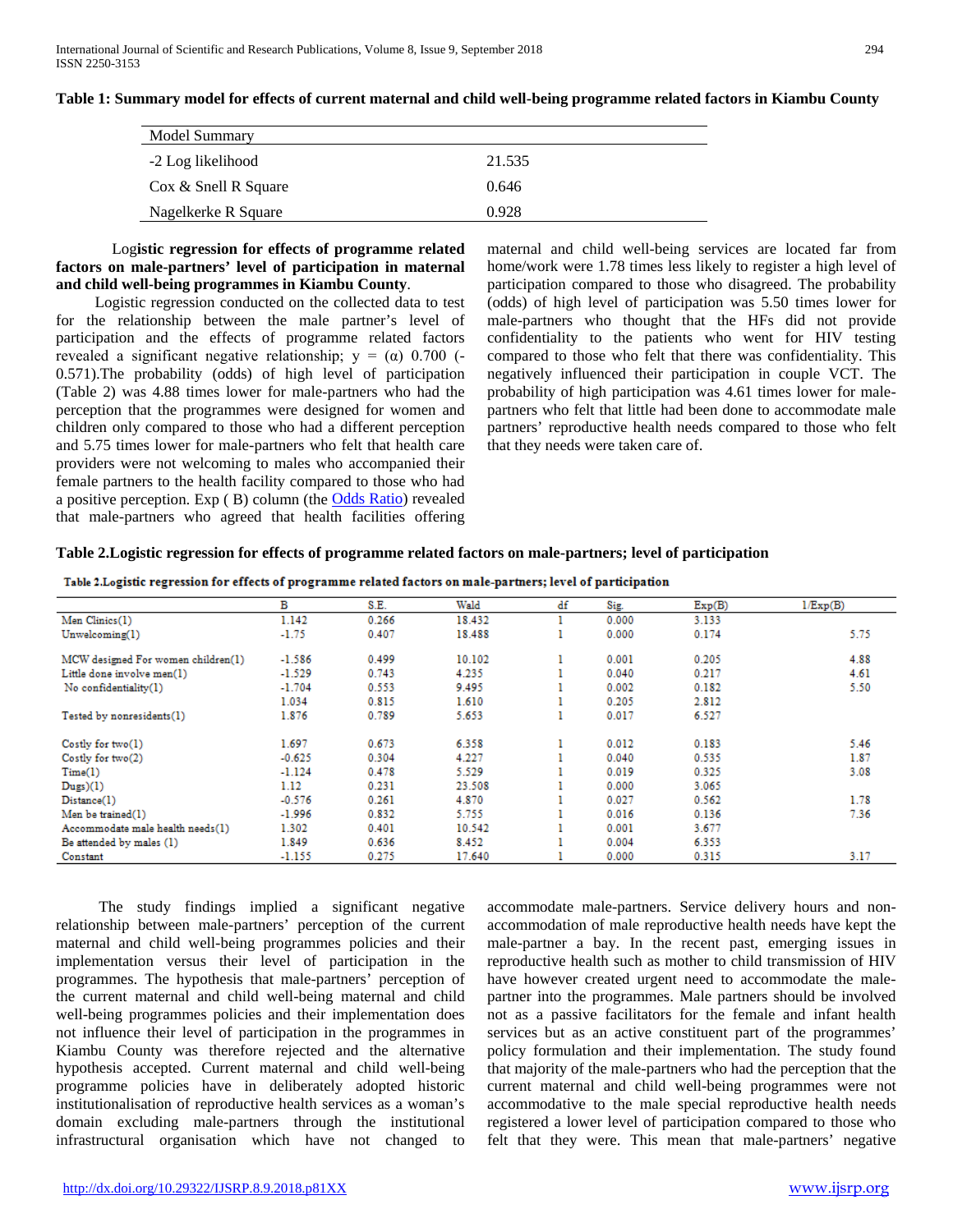perception towards the programme policies and their implementation in Kiambu County had negative significant influence on their level of participation. The findings of the study portrayed that current programmes were unfriendly and unaccommodated to male-partner's special reproductive health needs which may have has been a challenge in involving and sustaining male-partner participation in the programmes. For instance, there is a negative significant relationship between male partners' perception that health care providers are not welcoming to male-partners versus their level of participation. Male-partners were not allowed to join their female partners and the infants into the consultation rooms, which made their visit to health facilities loose meaning. Some healthcare providers were not welcoming to male-partners by being rude and even abusive a factor that discouraged further visits by the males. This made the malepartners perceive themselves as intruders into the women's and the infants' domain and opted to keep off. In other instances men seemed very inconsiderate, unkind and unreasonable if they sat down on seats while an expectant woman or a mother had lacked a seat due to inadequate infrastructure at the health facilities. This discouraged male partners who either walked out to wait for their partner outside or went away never to accompany their female-partner to the health facility again. The male-partners expressed optimism that the men only clinics or men only times for consuming the services would be less congested and they would spend little time at the health facilities. The facilities would be less noisy than the current situation and may attract more male-partners than the current situation. Majority of the respondents explained that during the day when the maternal and child wellbeing services were offered, most of the male-partners were busy with their economic activities causing conflict of interest. Long queues and long waiting hours at the health facilities mostly caused by limited number of days in a week when the services were offered also discouraged the male partners. This is compounded by long procedures they have to follow from payment queues, to training sessions, consultations and actual receiving of the services. The female-partners spend a whole day seeking the health services. Male-partners on the other had would become impatient and leave the female-partners to continue with the queues. The male partners who accompanied their female-partner during delivery also complained of not being allowed to accompany them to the wards during labour and delivery. The delivery rooms were treated as a feminine zone an aspect that discouraged male-partners from accompanying their female-partner to the health facilities during delivery.

 The study revealed that during the postnatal clinics the healthcare providers paid attention to the mothers and the infants ignoring male-partners seemed mere escorts. This may explain why majority of the male-partners had accompanied their femalepartner to the health facility only once or twice after which they stopped. The study found that majority of male- partners perceived themselves as intruders who added more workload to health facilities that were already overstretched by women and their infants. The study found that this perception contributed to the low level of male-partner participation in the programmes in Kiambu County. These findings imply a positive significant relationship between male-partners' perception that health care providers were not welcoming to the male partners and the outcome which is a low level of participation. These results also

imply a positive significant relationship between male-partners' perception that the programmes were designed for women and children only with little or no consideration for male partner and the subsequent level of participation. The study findings also revealed that there is significant relationship between malepartner perception that the health facilities were not confidential during VCT and the outcome level of participation during couple VCT.

 The relationship between MCW programmes related factors and male-partner's level of participation in the programmes in Kiambu County was found to be significant and negative. These findings are important in guiding policy formulation in coming up with maternal and child well-being programmes that are male friendly. This may be done through involving male partners as key stakeholders during policy formulation in order to come up with policies that meet their special reproductive health needs. This participatory approach would be expected to improve communication and decisionmaking processes leading to male friendly maternal and child well-being programmes. This approach may in the long run lead to increased male partner participation in the programmes and the subsequent increased consumption of the services by their female partners and infants. This may eventually lead to reduction in maternal and infant morbidity and mortality rates in Kiambu County and also imply on the national level rates.

 This academic journey has been made possible due to the support and blessings from the Almighty God by providing among others the necessary resources. I wish to express my sincere gratitude to Kenyatta University for granting me an opportunity to undertake my doctoral studies. To my supervisors Professor Leonard Kisovi and Dr. Samuel Otor both from Kenyatta University for their immeasurable guidance, support, encouragement and time that enabled me to undertake research and write this thesis, I say thank you. My sincere appreciation also goes to my friends and relatives for the assistance they extended to me in one way or the other during the study. Last but not least, I wish to thank my family for their patience and words of encouragement during this study. May the Almighty God bless you all.

#### **REFERENCES**

- [1] Alfred,C., Magnitude, C. ''Motivation and barriers of male partner involvement in reproductive health services in Shinyanga District, Tanzania''*, (Journal of Health:* 2016).
- [2] Aluisio, C, ''Exploring male partner participation in PMTCT. A case of study, Kenya'', (*Journal of Sexuality and Gender, 2010)*.
- [3] AMREF, Kenya, ''More than Facts than Figures. Effectiveness of AMREF's HIV and AIDS interventions. AMREF Discussion Series'', (*Discussion Paper No.005, 2010).*
- [4] AMREF, Kenya, ''Determinants of male partner involvement in promoting deliveries by skilled Attendants in Busia Kenya'' (*Global Journal of Health Sciences, 2012)*.
- [5] AMREF Health Africa, ''Mama na Mtoto wa Afrika'', (*Giving Mothers New Hope, 2015).*
- [6] Baggaley, R., Hensen, B., [Ajose, O.](about:blank), [Grabbe, K.L.](http://www.ncbi.nlm.nih.gov/pubmed?term=Grabbe%20KL%5BAuthor%5D&cauthor=true&cauthor_uid=22984309), [Wong, V.J.,](http://www.ncbi.nlm.nih.gov/pubmed?term=Wong%20VJ%5BAuthor%5D&cauthor=true&cauthor_uid=22984309) [Schilsky,](http://www.ncbi.nlm.nih.gov/pubmed?term=Schilsky%20A%5BAuthor%5D&cauthor=true&cauthor_uid=22984309)  [A.,](http://www.ncbi.nlm.nih.gov/pubmed?term=Schilsky%20A%5BAuthor%5D&cauthor=true&cauthor_uid=22984309) [Lo, Y.R.,](http://www.ncbi.nlm.nih.gov/pubmed?term=Lo%20YR%5BAuthor%5D&cauthor=true&cauthor_uid=22984309) and Lule, F, ''The evolution of HIV testing and counseling in Africa, ( From Caution to Urgency,2010).
- [7] Byamugisha, R., Tumwine, J. K., Semiyaga, N. and Tylleskär, T, ''Determinants of male involvement in the Prevention of Mother-to-Child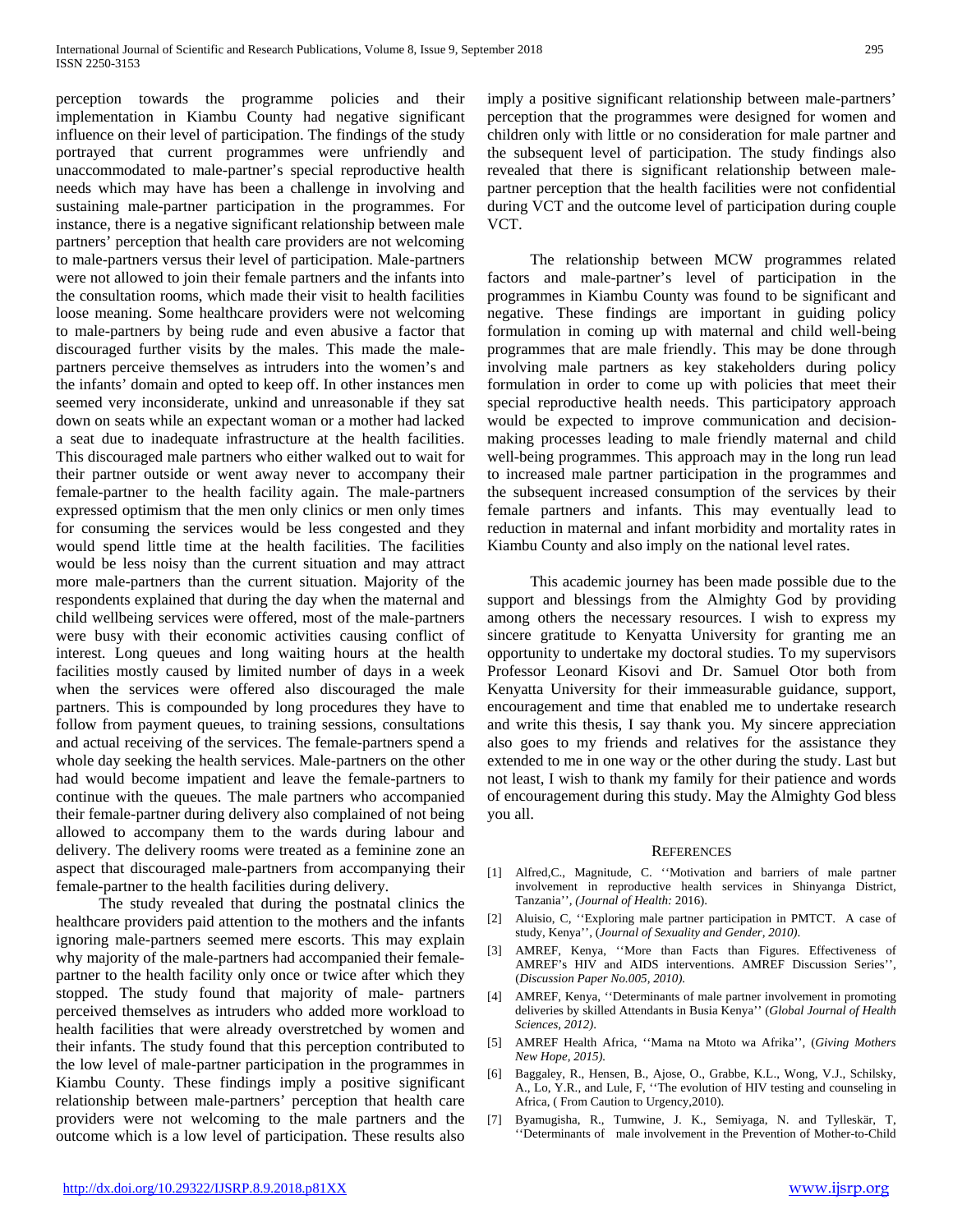Transmission of HIV programmes in Eastern Uganda, (Journal of *Reproductive Health, 2011)*.

- [8] Ditekemena, J., Olivier, K., Cyril, E., Richard, M., Antoinette, T. and Robert, R. 2012, ''Determinants of male involvement in maternal and child health services in Sub-Saharan Africa'', (*Reproductive Health,* 2012).
- [9] Gathuto, M. N. 2014, ''Factors influencing male partner participation in antenatal care in Kenya. A case study of Kenyatta National Hospital, Nairobi. Uonbi.ac.ke'',(*Journal of Pregnancy,2014)*
- [10] Harkiran, N., and Seema, S., Men as partners in maternal health: an analysis of male awareness and attitude. *International Journal on Reproduction, Contraception, Obsteriastics and Gynaecology* ,2013)
- [11] Hashima,.N.,Margaret,L.,Mahfuz,A.M.,Masuma,B.,Sabuj,K.M.,Mosiur,R.,a ndPeter, N.,.Men's knowledge and awareness of maternal, neonatal and child Healthcare in rural Bangladesh, ( *Journal of Reproductive Health,2012)*.
- [12] Kaye, D.K., Kakaire, O., Nakimuli,A., Osinde,M.O., Mbalinda, S.N., and Kakande, N, Male involvement during pregnancy and childbirth: Men's perspectives, practices and experiences during the care of women who developed childbirth complications in Mulango Hospital, Uganda,( *Pregnancy and Child Birth,2014).*
- [13] Kelvin, K., Jennifer, D., Makin. and Brian, W.C. (2013).Barriers to a partner participation in programmes to prevent Mother to Child Transmission of HIV in South Africa. AIDS Education and Prevention, (*Journals of NCB NH, 2013).*
- [14] Mangeni, J.N., Mwangi, A., Mbugua, S., and Mukthar, V, Male involvement in maternal healthcare as a determinant of utilization of skilled birth attendants Kenya,( *Demographic and Health Survey Working Paper 9,2013)*
- [15] Mbonye, A., Hansen, K., Wamono, F. and Magnussen, P. (2010).Barriers to prevention of mother to child transmission of HIV service in Uganda, (*Journal of Biosocial Science*, 2010).
- [16] M omoh, C., Assessing and managing FGM in \practice. FGM and public health, (*Biomedical Journal, 2014)*.
- [17] Monica, A. O., Sam, O. and Monica, O, Factors that influence male involvement in sexual and reproductive health in western Kenya: A qualitative study, (*African Journal of Reproductive Health*, 2010).
- [18] Nanjala. M.,Determinants of male partner involvement in promoting deliveries by skilled attendants in Busia, Kenya, ( *Global Journal of Health Science,2012)*.
- [19] Njeru, K., [Blystad, A.,Shayo, E.H, Nyamongo, I.K, Fylkesnes, K.,](about:blank) Practicing provider-initiated HIV testing in high prevalence settings, (*Consent, concerns and missed preventive opportunities*, 2011).
- [20] Nyandieki, L.N., Njeru, K.M., Ng'ang'a,Z., Echoka, E. and Kombe, Y., Male-involvement in Maternal health planning key to utilization of skilled birth services in Malindi Sub-County, Kenya,(*Advance in Public Health*,2016).
- [21] [Obermeyer, C.M.](http://www.ncbi.nlm.nih.gov/pubmed?term=Obermeyer%20CM%5BAuthor%5D&cauthor=true&cauthor_uid=23343572), [Bott, S.,](http://www.ncbi.nlm.nih.gov/pubmed?term=Bott%20S%5BAuthor%5D&cauthor=true&cauthor_uid=23343572) [Bayer, R.,](http://www.ncbi.nlm.nih.gov/pubmed?term=Bayer%20R%5BAuthor%5D&cauthor=true&cauthor_uid=23343572) [Desclaux,](http://www.ncbi.nlm.nih.gov/pubmed?term=Desclaux%20A%5BAuthor%5D&cauthor=true&cauthor_uid=23343572) A.and [Baggaley, R.,](http://www.ncbi.nlm.nih.gov/pubmed?term=Baggaley%20R%5BAuthor%5D&cauthor=true&cauthor_uid=23343572) HIV testing and care in Burkina Faso, Kenya, Malawi and Uganda. Research on population and Health, Faculty of Health Sciences, American University of Beirut, (Ethics on the Ground, 2013).
- [22] Olukayode, A. (2013).Male partner involvement in the prevention of Mother-to-Child Transmission of (PMTCT) of HIV programme in Mthatha, South Africa. Women's perspective. Stellenbosch University Library and Information Services, (S*un Scholar Research Repository,2013)*.
- [23] Republic of Kenya, Kiambu District Strategic Plan for the year 2008/9- 2012/3.
- [24] Republic of Kenya, *National AIDS and STI Control Programme business plan 2006/2007.*United Nations General Assembly Special Session on HIV and AIDS, (Country report, Nairobi, 2010).
- [25] Republic of Kenya, Kenya Demographic Health Survey. *Kenya National Bureau of Statistics 2008-2009.*
- [26] Republic of Kenya, National Demographic Health Survey. *Kenya National Bureau of Statistics 2014.*
- [27] Republic of Kenya, Analysis of Kenya National Health Systems*. Kenya Demographic Health survey 2009, Kenya.2010*
- [28] Republic of Kenya, National HIV and AIDS Strategic Plan. *NASCOP 2009/2010-2013/2014.*
- [29] Republic of Kenya,The partnership for Maternal, Newborn and Child Health project. *Health and Health Systems*. Kenya annual report, 2012.
- [30] Republic of Kenya, HIV-AIDS on the decline in Kenya. *National AIDS and STI Control Programme.* Annual report 2013.
- [31] Republic of Kenya, Prioritisation of key populations in Kenya. Spearheading the fight against HIV and AIDS in Kenya. *National AIDS and STI Control Programme.* Annual report 2014.
- [32] Republic of Kenya. Prevalence and Incidence of HIV Infection, Trends, and Risk Factors among Persons Aged 15-64 ears in Kenya .Kenya AIDS response progress report, Nairobi, ,2014.
- [33] Roseline .D, *Male Partner Involvement in Maternity Care.* Case of Ablekuma South District, Accra University, Accra.,2013
- [34] M.Shahjahan, J. Shirin, A. Afsana, A. Hasina, K..,Rusell . and Kapil, A. Determinants of male participation in reproductive healthcare service, (*Reproductive Health*. 2013).
- [35] A. Shuwena Perception of Male Involvement in Antenatal Care Clinics in Urban-west, Zanzibar. University of Copenhagen (KU), Denmar  $\frac{2016}{100}$
- [36] Skovdal .M, Cathrine .C, Claudius. M, Zivai, M. Constance. N and G.Simeon, G .Masculinity as a barrier to men's use of HIV services in Zimbabwe, (*Globalization and Health*., 2011).
- [37] Sprague. C., Chersich. M. and Black. V, Health system weaknesses constrain and access to PMTCT and maternal HIV services in South Africa, (*A qualitative Enquiry*, 2011).
- [38] WHO. (2012). Male involvement in the prevention of mother-to-child transmission of HIV. Department of Reproductive Health and Research*, (Sexual and Reproductive Health, 2012).*
- [39] WHO, HIV /AIDS: Progress towards achieving universal access to priority health sector interventions, (*A strategy for the WHO African Region*, 2013).
- [40] WHO, UNFPA and PROMUNDO, Engaging boys and men in reproductive, maternal, Newborn and Child Health, (*The Partnership for Maternal and Child Health. Geneva, 2013)*.
- [41] WHO/UNFPA, Male participation in promoting sexual and reproductive health agenda in Africa, (*Journal of Development and Communication Studies, 2014)*.
- [42] WHO, Male-involvement in the prevention of Mother to Child Transmission of HIV. Sexual and Reproductive Health, (*Reproductive Health and Research, 2016)*.

#### AUTHORS

**First Author** – Dr.Kagendo Jane Francis1, (Ph.D), Kenyatta University:janendeke@ymail.com

**Second Author** – Prof. Leonard Musyoka Kisovi2, Kenyatta University: kisovimusyoka@gmail.com

**Third Author** – Dr.Samuel Ojuuk Chuuk Otor3, Kenyatta University:cjotor@yahoo.com

**Correspondence Author** – Dr.Kagendo Jane Francis1, (Ph.D), Kagendo.jane@Ku.ac.ke, +254721576267